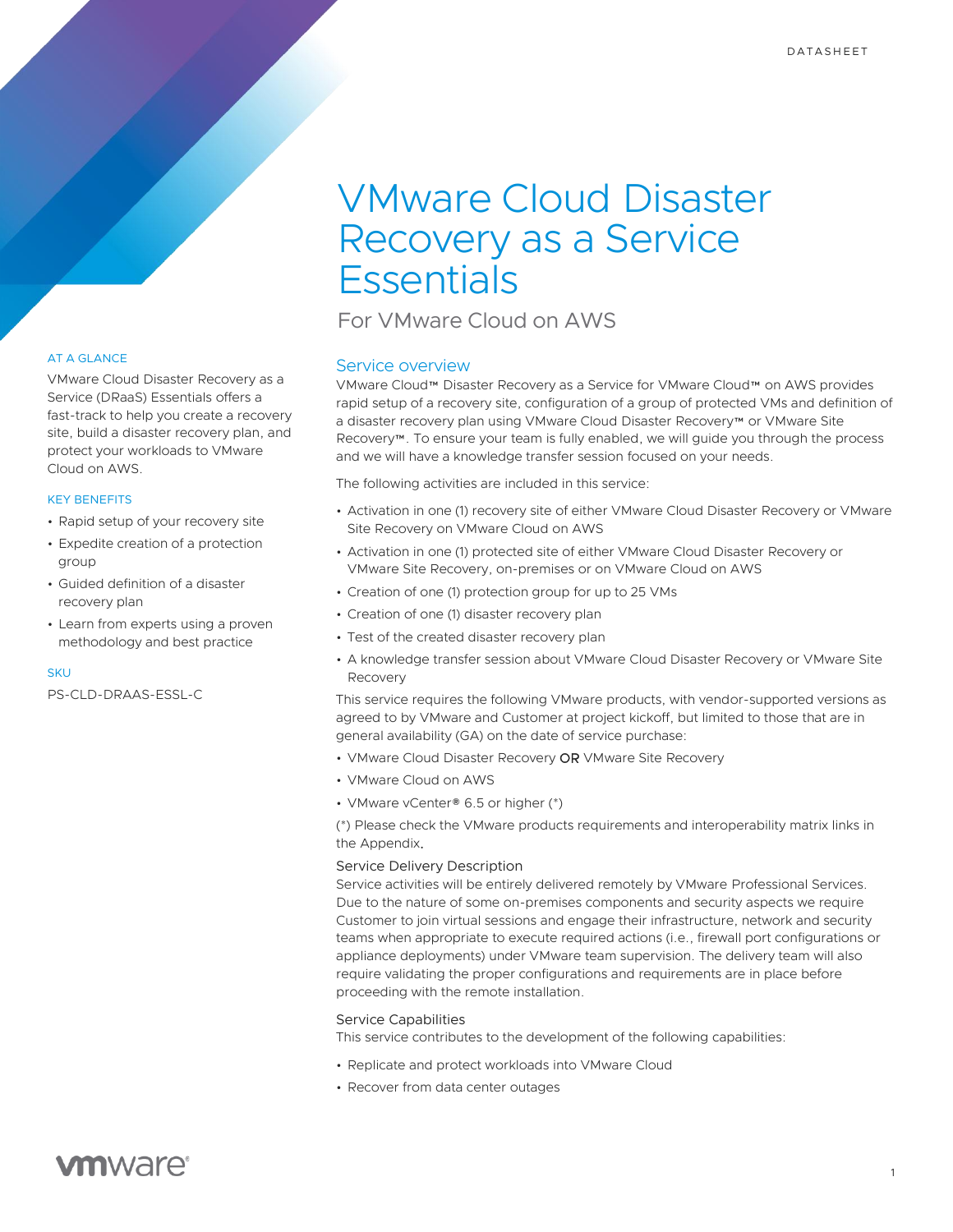# Project scope

**Contract Contract** 

This service covers only one (1) product, VMware Cloud Disaster Recovery or VMware Site Recovery, chosen by the Customer with the specific scope defined in the following tables.

| <b>VMWARE CLOUD DISASTER RECOVERY</b>                             |                              |                                                                                                                                                                             |  |
|-------------------------------------------------------------------|------------------------------|-----------------------------------------------------------------------------------------------------------------------------------------------------------------------------|--|
| <b>SPECIFICATION</b>                                              | <b>PARAMETERS</b>            | <b>DESCRIPTION</b>                                                                                                                                                          |  |
| <b>VMware Cloud Disaster</b><br>Recovery in the recovery<br>site  | Up to one (1)                | VMware Cloud Disaster Recovery Pilot<br>light SDDC to be deployed.                                                                                                          |  |
| <b>VMware Cloud Disaster</b><br>Recovery in the<br>protected site | Up to one (1)                | Activation of VMware Cloud Disaster<br>Recovery at the protected SDDC in<br>VMware Cloud on AWS or an on-premises<br>appliance will be deployed in Customer<br>environment. |  |
| Protection groups                                                 | Up to one (1)                | VMware Cloud Disaster Recovery<br>protection group configured.                                                                                                              |  |
| Disaster Recovery plans                                           | Up to one (1)                | VMware Cloud Disaster Recovery DR plan<br>configured.                                                                                                                       |  |
| <b>Virtual Machines</b>                                           | Up to twenty-<br>five $(25)$ | Virtual Machines protected.                                                                                                                                                 |  |
| DR Plan testing and<br>cleanup                                    | Up to two $(2)$              | Test and cleanup for a DR plan consisting<br>of no more than five (5) non-business-<br>critical VMs and no larger than 40GB each<br>VM.                                     |  |

| <b><i>VMWARE SITE RECOVERY</i></b>                            |                   |                                                                                                                                                                                                                                                                  |  |  |
|---------------------------------------------------------------|-------------------|------------------------------------------------------------------------------------------------------------------------------------------------------------------------------------------------------------------------------------------------------------------|--|--|
| <b>SPECIFICATION</b>                                          | <b>PARAMETERS</b> | <b>DESCRIPTION</b>                                                                                                                                                                                                                                               |  |  |
| <b>VMware Site Recovery</b><br>Add-on in the recovery<br>site | Up to one (1)     | VMware Site Recovery to be activated and<br>configured in the VMware Cloud on AWS<br>SDDC.                                                                                                                                                                       |  |  |
| <b>VMware Site Recovery</b><br>Add-on in protected site       | Up to one (1)     | Activation of VMware Site Recovery at the<br>protected SDDC in VMware Cloud on AWS<br>or on-premises components, one (1)<br>VMware vSphere® replication appliance<br>and one (1) VMware Site Recovery<br>Manager appliance, deployed in Customer<br>environment. |  |  |
| Protection groups                                             | Up to one $(1)$   | Site Recovery Manager Server protection<br>group(s) configured.                                                                                                                                                                                                  |  |  |

# **vm**ware<sup>®</sup>

 $\overline{\phantom{0}}$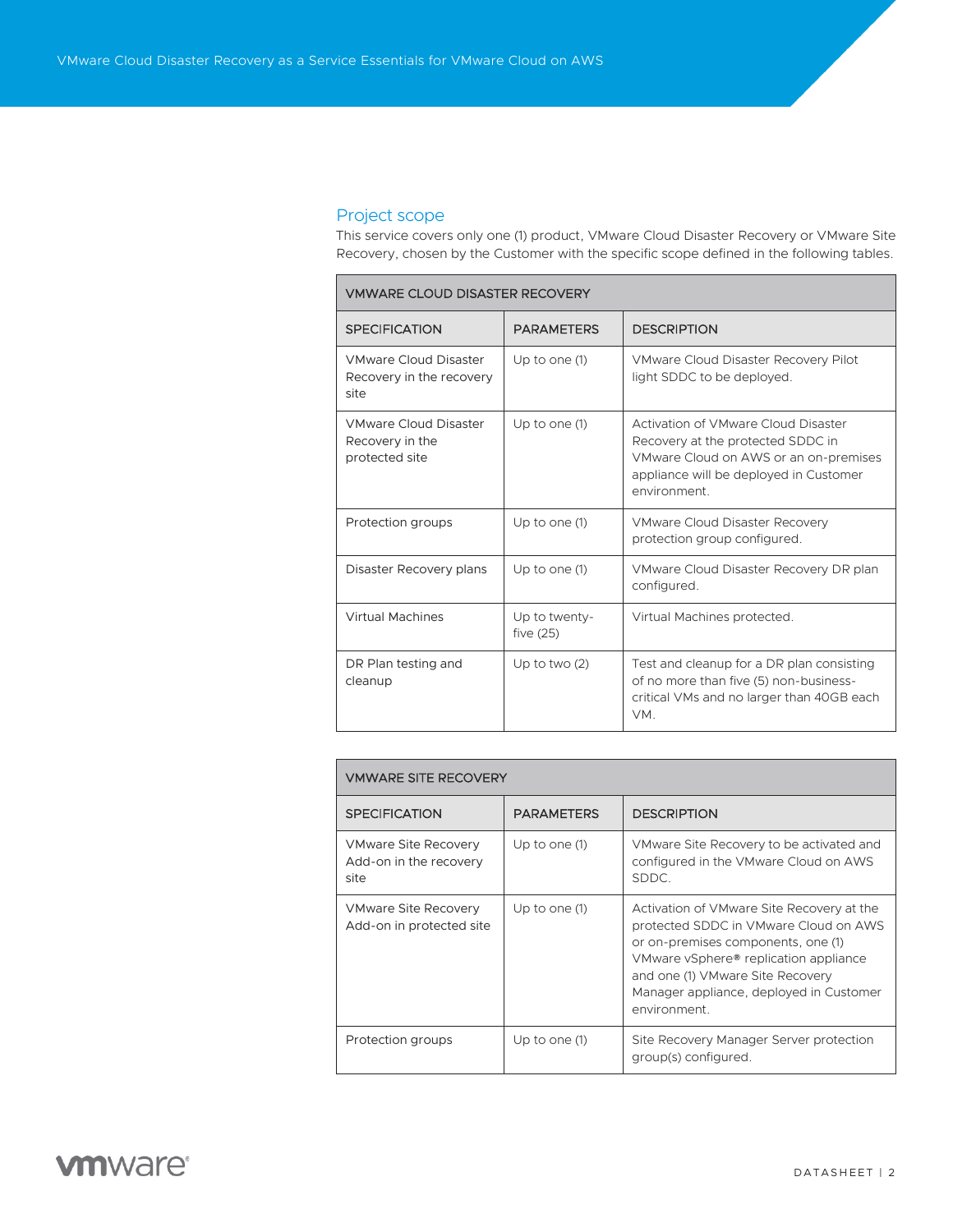| Recovery plans                       | Up to one (1)                | Site Recovery Manager Server Recovery<br>plan(s) configured.                                                                                  |
|--------------------------------------|------------------------------|-----------------------------------------------------------------------------------------------------------------------------------------------|
| <b>Virtual Machines</b>              | Up to twenty-<br>five $(25)$ | Virtual Machines protected.                                                                                                                   |
| Recovery Plan testing<br>and cleanup | Up to two $(2)$              | Test and cleanup for a recovery plan<br>consisting of no more than five (5) non-<br>business-critical VMs and no larger than<br>40GB each VM. |

# Out of scope

The following are out of scope items for this project.

#### General

- Installation and configuration of custom or third-party applications and operating systems on deployed virtual machines
- Operating system administration including the operating system itself or any operating system features or components
- Management of change to virtual machines, operating systems, custom or third-party applications, databases, and administration of general network changes within Customer control
- Remediation work associated with any problems resulting from the content, completeness, accuracy, and consistency of any data, materials, or information supplied by Customer
- Installation or configuration of VMware products not included in the scope of this document
- Installation and configuration of third-party software or other technical services that are not applicable to VMware components
- Installation and configuration of Customer-signed certificates
- Configuration of VMware products used for the service other than those implemented for the mutually agreed-to use cases
- Customer solution training other than the defined knowledge transfer session

#### VMware Cloud on AWS

- Creation of VMware Cloud Organization
- Creation and configuration of SDDC(s) and Clusters
- Creation and configuration of the required AWS Account
- VPNs and network connectivity configurations
- Creation of user roles and groups
- Creation of local accounts
- Configuration of LDAP/Active Directory sources
- Creation of Networking segments, VPNs, and additional firewall rules not defined by the specific service scope
- Design or configuration of interconnectivity between different SDDCs or other native cloud services

#### VMware Cloud Disaster Recovery

• Creation and configuration of the required AWS Account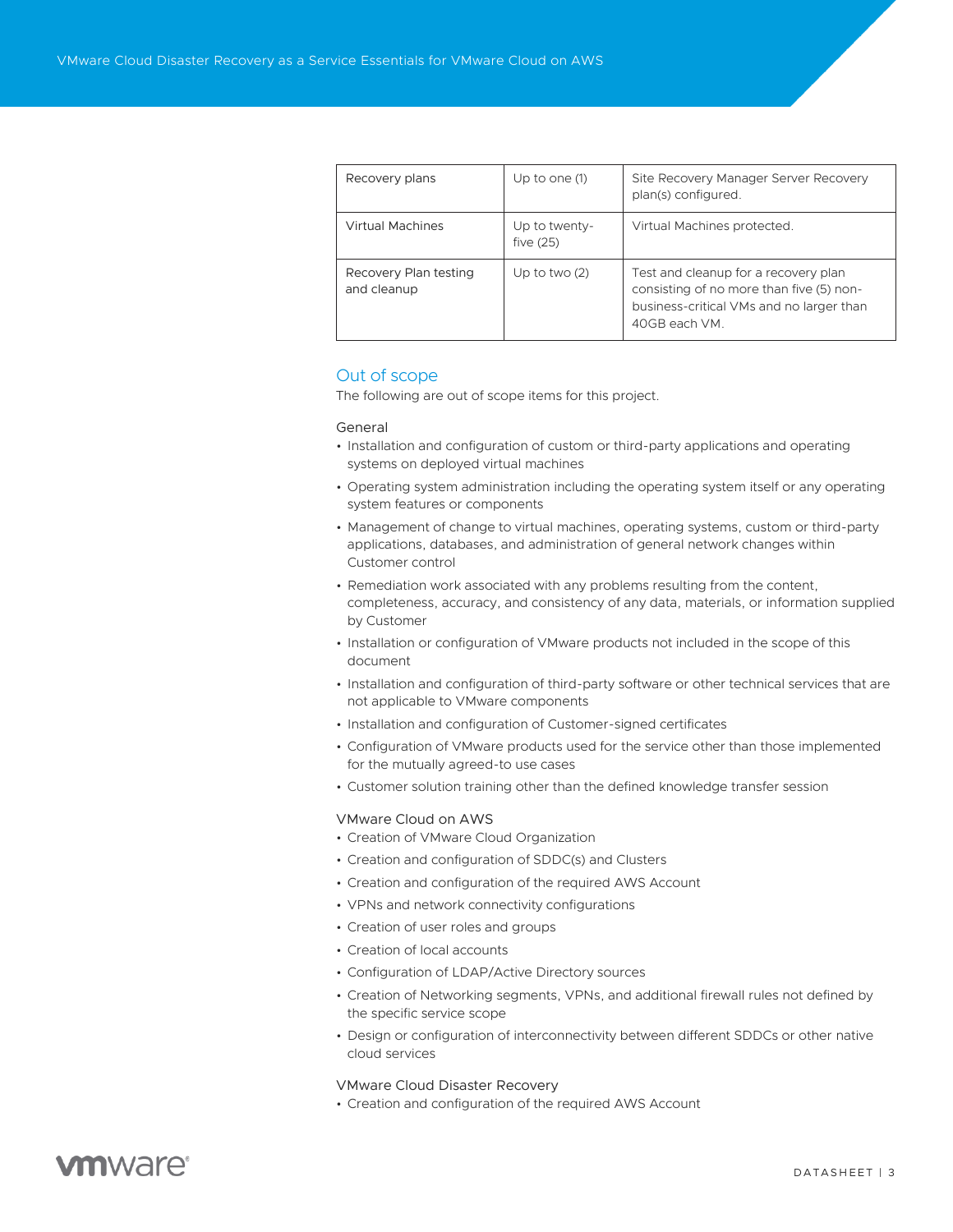- On-premises networking and firewall configuration is customer responsibility
- VMware Site Recovery and VMware Cloud Disaster Recovery do not support protecting the same VMs on the same DR target SDDC; VMware Cloud Disaster Recovery will not be able to failover VMs protected by VSR on the same DR target SDDC
- VMs created by vSphere vApp(s) are not supported
- Fault Tolerant VMs are not supported
- VMs with Shared disks are not supported

### VMware Site Recovery

- Creation and configuration of the required AWS Account
- On-premises networking and firewall configuration is customer responsibility
- VMware Site Recovery (VSR) and VMware Cloud Disaster Recovery do not support protecting the same VMs on the same DR target (SDDC); VMware Cloud Disaster Recovery will not be able to failover VMs protected by VSR on the same DR target SDDC
- VMs created by vSphere vApp(s) are not supported
- Fault Tolerant VMs are not supported
- VMs with Shared disks are not supported

# Estimated Schedule

VMware estimates that the duration of this project will not exceed 1 week. VMware will operate according to a schedule agreed to by both parties. Typically, services are performed during normal business hours and workdays (weekdays and non-holidays).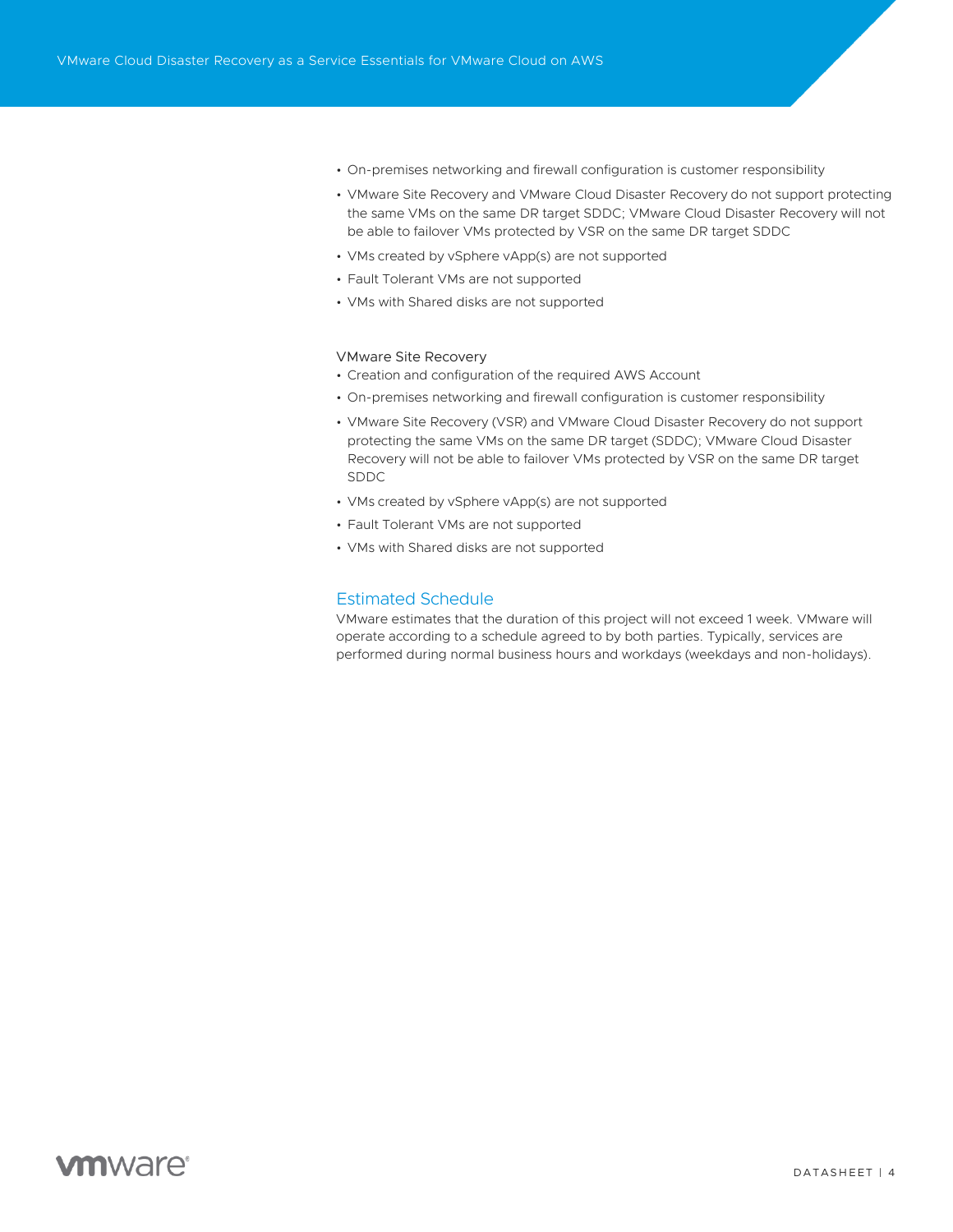# Project Activities

## Phase 1: Initiate

VMware hosts a project initiation call with key Customer and VMware stakeholders.

Topics to be discussed include:

- Project business drivers, scope, and objectives
- Project deadlines, timelines, scheduling, and logistics
- Identification of key Customer team members who VMware will work with to accomplish the tasks defined in this data sheet
- Technology prerequisites necessary for a successful project, including review of the Service Checklist for the VMware solution
- Confirmation of team members and contact details will be exchanged to schedule the project kickoff meeting

Deliverables include:

• Initial pre-engagement call

### Phase 2: Plan

VMware leads a project kickoff meeting with Customer to assess prerequisite completion readiness, review the VMware standard architecture, and confirm project milestone dates.

The objectives of the meeting are as follows:

- Introducing the VMware team, roles, and responsibilities
- Describing the project goals, phases, and key dates
- Explaining the expected project results and deliverables
- Agreeing on communication and reporting process
- Validating the project expectations and clarifying roles and responsibilities

After Customer and VMware agree on project expectations, the VMware Project Manager and the Customer Project Manager work together on the detailed project plan.

Deliverables include:

- Project kickoff meeting minutes
- VMware Cloud Disaster Recovery or VMware Site Recovery kickoff presentation
- list of VMs to be protected

## Phase 3: Execute

The key activities for this phase are organized into Deploy and Knowledge Transfer subphases.

In the Deploy subphase VMware deploys, documents, and validates the technology components according to the specifics. VMware does the following:

- Installs and configures the VMware technologies according to the specifications
- Finalizes the Configuration Workbook
- Collection and validation the VMs to be protected
- Creation of one Protection group
- Creation of one DR Plan for VMware Cloud Disaster Recovery or recovery plan for VMware Site Recovery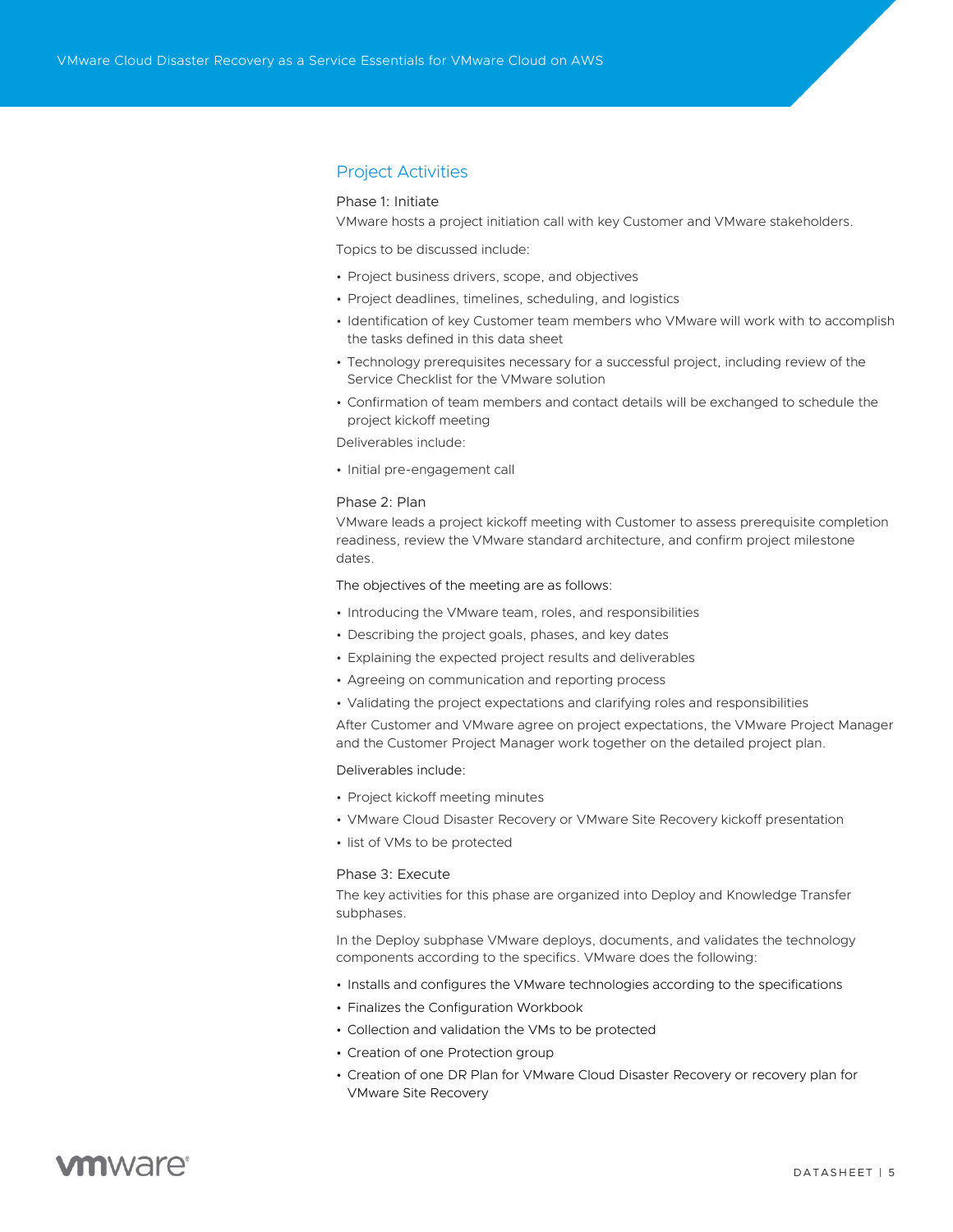• DR Plan for VMware Cloud Disaster Recovery or recovery plan for VMware Site Recovery testing activities

Deliverables include:

- Solution specification workbook
- Solution verification workbook
- Knowledge Transfer workshops up to two (2) Hrs

# Phase 4: Close

VMware conducts a closure meeting of up to one (1) hour with the Customer covering project status, reviewing completions, next steps and how to engage with VMware support.